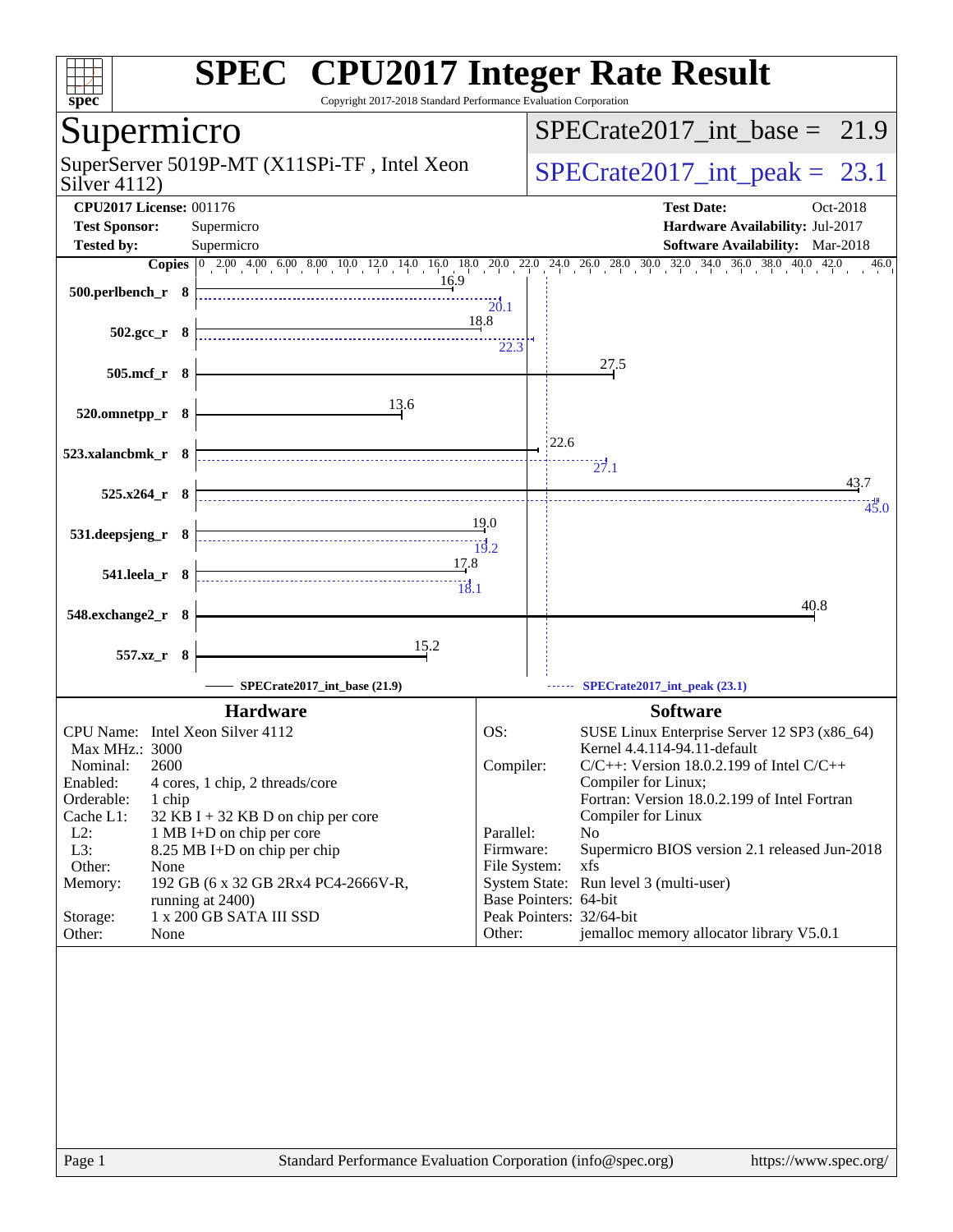

Copyright 2017-2018 Standard Performance Evaluation Corporation

### Supermicro

Silver 4112) SuperServer 5019P-MT (X11SPi-TF, Intel Xeon  $SPIETR = SPIETR = 23.1$ 

SPECrate2017 int\_base =  $21.9$ 

**[CPU2017 License:](http://www.spec.org/auto/cpu2017/Docs/result-fields.html#CPU2017License)** 001176 **[Test Date:](http://www.spec.org/auto/cpu2017/Docs/result-fields.html#TestDate)** Oct-2018 **[Test Sponsor:](http://www.spec.org/auto/cpu2017/Docs/result-fields.html#TestSponsor)** Supermicro **[Hardware Availability:](http://www.spec.org/auto/cpu2017/Docs/result-fields.html#HardwareAvailability)** Jul-2017 **[Tested by:](http://www.spec.org/auto/cpu2017/Docs/result-fields.html#Testedby)** Supermicro **[Software Availability:](http://www.spec.org/auto/cpu2017/Docs/result-fields.html#SoftwareAvailability)** Mar-2018

### **[Results Table](http://www.spec.org/auto/cpu2017/Docs/result-fields.html#ResultsTable)**

|                               | <b>Base</b>   |                |       |                |       |                |             |               | <b>Peak</b>    |              |                |              |                |              |  |
|-------------------------------|---------------|----------------|-------|----------------|-------|----------------|-------------|---------------|----------------|--------------|----------------|--------------|----------------|--------------|--|
| <b>Benchmark</b>              | <b>Copies</b> | <b>Seconds</b> | Ratio | <b>Seconds</b> | Ratio | <b>Seconds</b> | Ratio       | <b>Copies</b> | <b>Seconds</b> | <b>Ratio</b> | <b>Seconds</b> | <b>Ratio</b> | <b>Seconds</b> | <b>Ratio</b> |  |
| $500$ .perlbench r            | 8             | 752            | 16.9  | 753            | 16.9  | 751            | 17.0        | 8             | 633            | 20.1         | 633            | 20.1         | 635            | 20.0         |  |
| $502.\text{gcc\_r}$           | 8             | 603            | 18.8  | 602            | 18.8  | 602            | 18.8        | 8             | 509            | 22.3         | 509            | 22.3         | 509            | 22.2         |  |
| $505$ .mcf r                  | 8             | 469            | 27.6  | 470            | 27.5  | 469            | 27.5        | 8             | 469            | 27.6         | 470            | 27.5         | 469            | 27.5         |  |
| 520.omnetpp_r                 | 8             | 774            | 13.6  | 775            | 13.6  | 771            | 13.6        | 8             | 774            | 13.6         | 775            | 13.6         | 771            | 13.6         |  |
| 523.xalanchmk r               | 8             | 374            | 22.6  | 374            | 22.6  | 375            | 22.5        | 8             | 312            | 27.1         | 312            | 27.0         | 312            | 27.1         |  |
| 525.x264 r                    | 8             | 320            | 43.8  | 320            | 43.7  | 320            | 43.7        | 8             | 312            | 45.0         | 311            | 45.1         | 313            | 44.8         |  |
| $531.$ deepsjeng $_r$         | 8             | 481            | 19.1  | 482            | 19.0  | 481            | <b>19.0</b> | 8             | 478            | 19.2         | 479            | 19.1         | 478            | <b>19.2</b>  |  |
| 541.leela r                   | 8             | 745            | 17.8  | 744            | 17.8  | 744            | 17.8        | 8             | 733            | 18.1         | 731            | 18.1         | 734            | 18.1         |  |
| 548.exchange2_r               | 8             | 513            | 40.8  | 514            | 40.8  | 513            | 40.8        | 8             | 513            | 40.8         | 514            | 40.8         | 513            | 40.8         |  |
| 557.xz r                      | 8             | 566            | 15.3  | 567            | 15.2  | 567            | 15.2        | 8             | 566            | 15.3         | 567            | <u>15.2</u>  | 567            | 15.2         |  |
| $SPECrate2017$ int base =     |               |                | 21.9  |                |       |                |             |               |                |              |                |              |                |              |  |
| $C1$ $C2$ $A3$ $A4$ $A5$ $A6$ |               |                | -- -  |                |       |                |             |               |                |              |                |              |                |              |  |

**[SPECrate2017\\_int\\_peak =](http://www.spec.org/auto/cpu2017/Docs/result-fields.html#SPECrate2017intpeak) 23.1**

Results appear in the [order in which they were run](http://www.spec.org/auto/cpu2017/Docs/result-fields.html#RunOrder). Bold underlined text [indicates a median measurement](http://www.spec.org/auto/cpu2017/Docs/result-fields.html#Median).

### **[Submit Notes](http://www.spec.org/auto/cpu2017/Docs/result-fields.html#SubmitNotes)**

 The taskset mechanism was used to bind copies to processors. The config file option 'submit' was used to generate taskset commands to bind each copy to a specific processor. For details, please see the config file.

### **[Operating System Notes](http://www.spec.org/auto/cpu2017/Docs/result-fields.html#OperatingSystemNotes)**

Stack size set to unlimited using "ulimit -s unlimited"

### **[General Notes](http://www.spec.org/auto/cpu2017/Docs/result-fields.html#GeneralNotes)**

Environment variables set by runcpu before the start of the run: LD\_LIBRARY\_PATH = "/home/cpu2017/lib/ia32:/home/cpu2017/lib/intel64:/home/cpu2017/je5.0.1-32:/home/cpu2017/je5.0.1-64"

 Binaries compiled on a system with 1x Intel Core i7-6700K CPU + 32GB RAM memory using Redhat Enterprise Linux 7.5 Transparent Huge Pages enabled by default Prior to runcpu invocation Filesystem page cache synced and cleared with: sync; echo 3> /proc/sys/vm/drop\_caches

 Yes: The test sponsor attests, as of date of publication, that CVE-2017-5754 (Meltdown) is mitigated in the system as tested and documented. Yes: The test sponsor attests, as of date of publication, that CVE-2017-5753 (Spectre variant 1) is mitigated in the system as tested and documented. Yes: The test sponsor attests, as of date of publication, that CVE-2017-5715 (Spectre variant 2) is mitigated in the system as tested and documented.

**(Continued on next page)**

| Page 2<br>Standard Performance Evaluation Corporation (info@spec.org)<br>https://www.spec.org/ |
|------------------------------------------------------------------------------------------------|
|------------------------------------------------------------------------------------------------|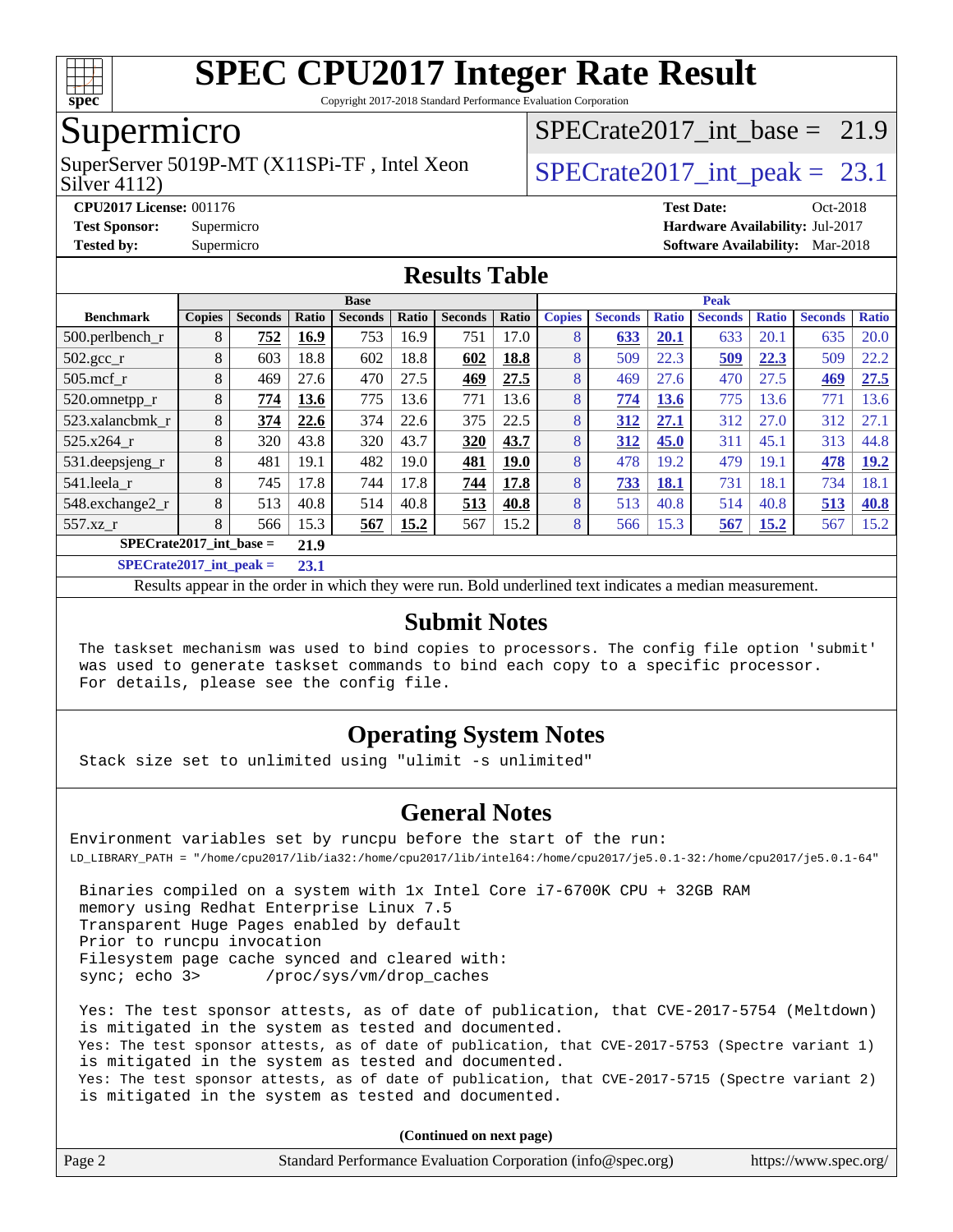

Copyright 2017-2018 Standard Performance Evaluation Corporation

### Supermicro

Silver 4112) SuperServer 5019P-MT (X11SPi-TF, Intel Xeon  $SPIETCrate2017$  int peak = 23.1

SPECrate2017 int\_base =  $21.9$ 

**[Tested by:](http://www.spec.org/auto/cpu2017/Docs/result-fields.html#Testedby)** Supermicro **[Software Availability:](http://www.spec.org/auto/cpu2017/Docs/result-fields.html#SoftwareAvailability)** Mar-2018

**[CPU2017 License:](http://www.spec.org/auto/cpu2017/Docs/result-fields.html#CPU2017License)** 001176 **[Test Date:](http://www.spec.org/auto/cpu2017/Docs/result-fields.html#TestDate)** Oct-2018 **[Test Sponsor:](http://www.spec.org/auto/cpu2017/Docs/result-fields.html#TestSponsor)** Supermicro **[Hardware Availability:](http://www.spec.org/auto/cpu2017/Docs/result-fields.html#HardwareAvailability)** Jul-2017

#### **[General Notes \(Continued\)](http://www.spec.org/auto/cpu2017/Docs/result-fields.html#GeneralNotes)**

Page 3 Standard Performance Evaluation Corporation [\(info@spec.org\)](mailto:info@spec.org) <https://www.spec.org/> jemalloc, a general purpose malloc implementation built with the RedHat Enterprise 7.5, and the system compiler gcc 4.8.5 sources available from jemalloc.net or <https://github.com/jemalloc/jemalloc/releases> **[Platform Notes](http://www.spec.org/auto/cpu2017/Docs/result-fields.html#PlatformNotes)** BIOS Settings: LLC prefetch = Enable Power Technology = Custom Power Performance Tuning = BIOS Controls EPB ENERGY\_PERF\_BIAS\_CFG mode = Maximum Performance Hardware P-state = Out of Band Mode XPT Prefetch = Enable Stale AtoS = Enable LLC dead line alloc = Disable Patrol Scrub = Disable Sysinfo program /home/cpu2017/bin/sysinfo Rev: r5974 of 2018-05-19 9bcde8f2999c33d61f64985e45859ea9 running on linux-cyyj Sun Oct 7 07:07:02 2018 SUT (System Under Test) info as seen by some common utilities. For more information on this section, see <https://www.spec.org/cpu2017/Docs/config.html#sysinfo> From /proc/cpuinfo model name : Intel(R) Xeon(R) Silver 4112 CPU @ 2.60GHz 1 "physical id"s (chips) 8 "processors" cores, siblings (Caution: counting these is hw and system dependent. The following excerpts from /proc/cpuinfo might not be reliable. Use with caution.) cpu cores : 4 siblings : 8 physical 0: cores 1 2 4 5 From lscpu: Architecture: x86\_64 CPU op-mode(s): 32-bit, 64-bit Byte Order: Little Endian  $CPU(s):$  8 On-line CPU(s) list: 0-7 Thread(s) per core: 2 Core(s) per socket: 4 Socket(s): 1 NUMA node(s): 1 Vendor ID: GenuineIntel CPU family: 6 **(Continued on next page)**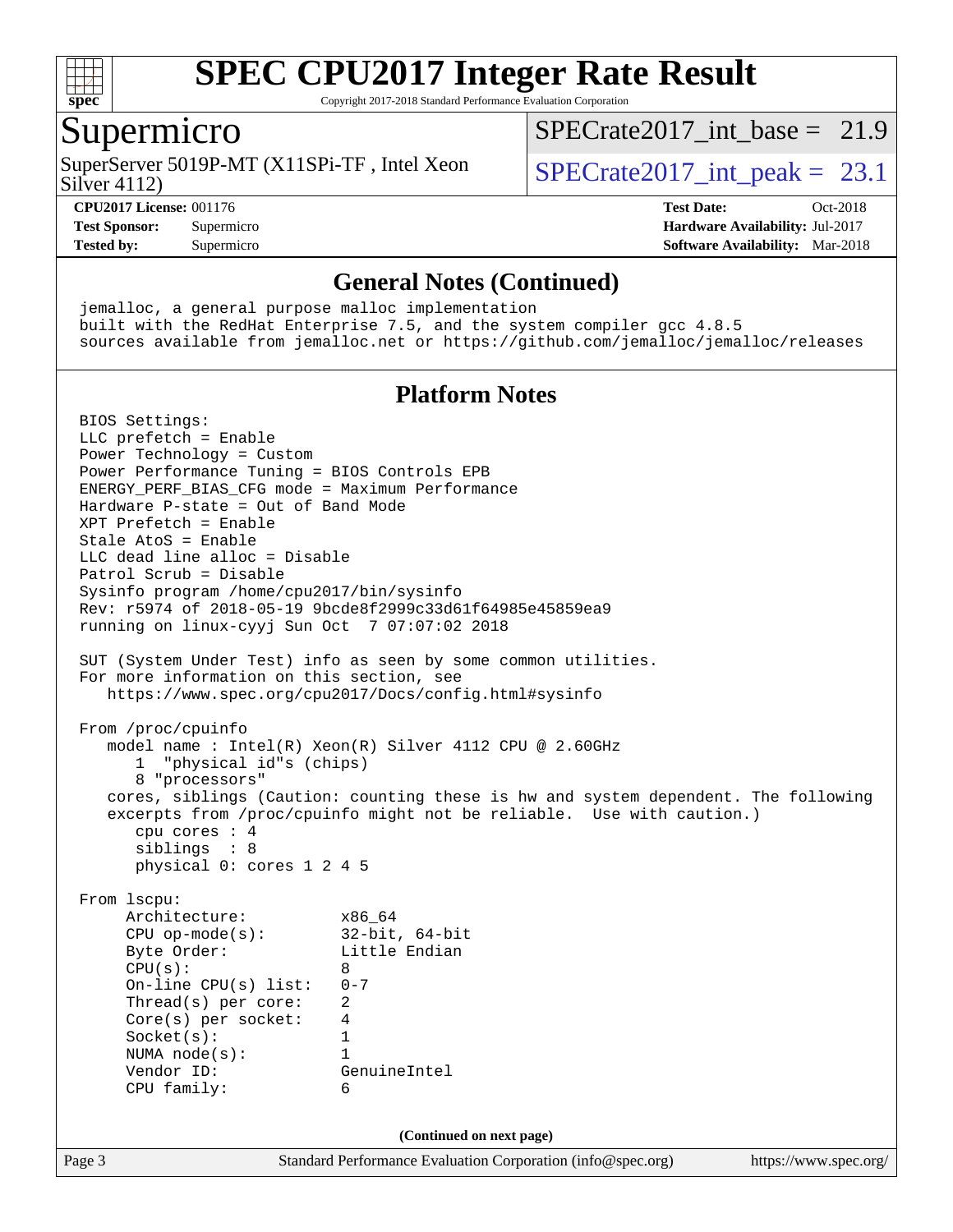

Copyright 2017-2018 Standard Performance Evaluation Corporation

### Supermicro

Silver 4112) SuperServer 5019P-MT (X11SPi-TF, Intel Xeon  $SPIETCrate2017$  int peak = 23.1

SPECrate2017 int\_base =  $21.9$ 

**[Tested by:](http://www.spec.org/auto/cpu2017/Docs/result-fields.html#Testedby)** Supermicro **[Software Availability:](http://www.spec.org/auto/cpu2017/Docs/result-fields.html#SoftwareAvailability)** Mar-2018

**[CPU2017 License:](http://www.spec.org/auto/cpu2017/Docs/result-fields.html#CPU2017License)** 001176 **[Test Date:](http://www.spec.org/auto/cpu2017/Docs/result-fields.html#TestDate)** Oct-2018 **[Test Sponsor:](http://www.spec.org/auto/cpu2017/Docs/result-fields.html#TestSponsor)** Supermicro **[Hardware Availability:](http://www.spec.org/auto/cpu2017/Docs/result-fields.html#HardwareAvailability)** Jul-2017

#### **[Platform Notes \(Continued\)](http://www.spec.org/auto/cpu2017/Docs/result-fields.html#PlatformNotes)**

 Model: 85 Model name: Intel(R) Xeon(R) Silver 4112 CPU @ 2.60GHz Stepping: 4 CPU MHz: 2600.003 BogoMIPS: 5200.00 Virtualization: VT-x L1d cache: 32K L1i cache: 32K L2 cache: 1024K L3 cache: 8448K NUMA node0 CPU(s): 0-7 Flags: fpu vme de pse tsc msr pae mce cx8 apic sep mtrr pge mca cmov pat pse36 clflush dts acpi mmx fxsr sse sse2 ss ht tm pbe syscall nx pdpe1gb rdtscp lm constant\_tsc art arch\_perfmon pebs bts rep\_good nopl xtopology nonstop\_tsc aperfmperf eagerfpu pni pclmulqdq dtes64 monitor ds\_cpl vmx smx est tm2 ssse3 sdbg fma cx16 xtpr pdcm pcid dca sse4\_1 sse4\_2 x2apic movbe popcnt tsc\_deadline\_timer aes xsave avx f16c rdrand lahf\_lm abm 3dnowprefetch ida arat epb invpcid\_single pln pts dtherm hwp\_epp intel\_pt rsb\_ctxsw spec\_ctrl retpoline kaiser tpr\_shadow vnmi flexpriority ept vpid fsgsbase tsc\_adjust bmi1 hle avx2 smep bmi2 erms invpcid rtm cqm mpx avx512f avx512dq rdseed adx smap clflushopt clwb avx512cd avx512bw avx512vl xsaveopt xsavec xgetbv1 cqm\_llc cqm\_occup\_llc pku ospke /proc/cpuinfo cache data cache size : 8448 KB From numactl --hardware WARNING: a numactl 'node' might or might not correspond to a physical chip. available: 1 nodes (0) node 0 cpus: 0 1 2 3 4 5 6 7 node 0 size: 192079 MB node 0 free: 191388 MB node distances: node 0 0: 10 From /proc/meminfo MemTotal: 196689748 kB HugePages\_Total: 0 Hugepagesize: 2048 kB From /etc/\*release\* /etc/\*version\* SuSE-release: SUSE Linux Enterprise Server 12 (x86\_64) VERSION = 12 PATCHLEVEL = 3 # This file is deprecated and will be removed in a future service pack or release. # Please check /etc/os-release for details about this release. **(Continued on next page)**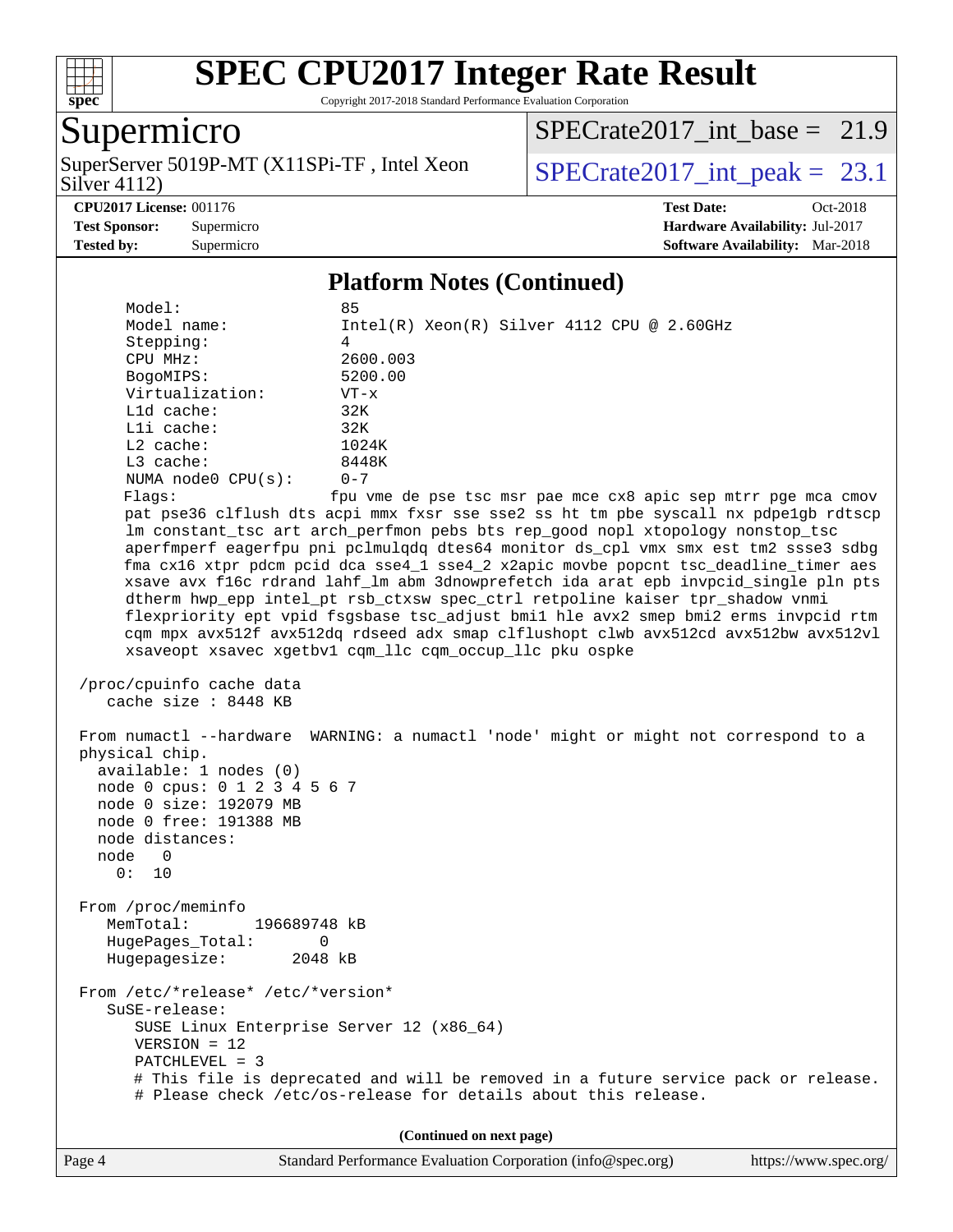

Copyright 2017-2018 Standard Performance Evaluation Corporation

### Supermicro

Silver 4112) SuperServer 5019P-MT (X11SPi-TF, Intel Xeon  $SPIETCrate2017$  int peak = 23.1

SPECrate2017 int\_base =  $21.9$ 

**[CPU2017 License:](http://www.spec.org/auto/cpu2017/Docs/result-fields.html#CPU2017License)** 001176 **[Test Date:](http://www.spec.org/auto/cpu2017/Docs/result-fields.html#TestDate)** Oct-2018 **[Test Sponsor:](http://www.spec.org/auto/cpu2017/Docs/result-fields.html#TestSponsor)** Supermicro **[Hardware Availability:](http://www.spec.org/auto/cpu2017/Docs/result-fields.html#HardwareAvailability)** Jul-2017 **[Tested by:](http://www.spec.org/auto/cpu2017/Docs/result-fields.html#Testedby)** Supermicro **[Software Availability:](http://www.spec.org/auto/cpu2017/Docs/result-fields.html#SoftwareAvailability)** Mar-2018

#### **[Platform Notes \(Continued\)](http://www.spec.org/auto/cpu2017/Docs/result-fields.html#PlatformNotes)**

 os-release: NAME="SLES" VERSION="12-SP3" VERSION\_ID="12.3" PRETTY\_NAME="SUSE Linux Enterprise Server 12 SP3" ID="sles" ANSI\_COLOR="0;32" CPE\_NAME="cpe:/o:suse:sles:12:sp3"

uname -a:

 Linux linux-cyyj 4.4.114-94.11-default #1 SMP Thu Feb 1 19:28:26 UTC 2018 (4309ff9) x86\_64 x86\_64 x86\_64 GNU/Linux

Kernel self-reported vulnerability status:

 CVE-2017-5754 (Meltdown): Mitigation: PTI CVE-2017-5753 (Spectre variant 1): Mitigation: Barriers CVE-2017-5715 (Spectre variant 2): Mitigation: IBRS+IBPB

run-level 3 Oct 7 06:51

 SPEC is set to: /home/cpu2017 Filesystem Type Size Used Avail Use% Mounted on /dev/sda3 xfs 145G 45G 100G 31% /home

 Additional information from dmidecode follows. WARNING: Use caution when you interpret this section. The 'dmidecode' program reads system data which is "intended to allow hardware to be accurately determined", but the intent may not be met, as there are frequent changes to hardware, firmware, and the "DMTF SMBIOS" standard. BIOS American Megatrends Inc. 2.1 06/14/2018 Memory: 2x NO DIMM NO DIMM 6x Samsung M393A4K40BB2-CTD 32 GB 2 rank 2666, configured at 2400

(End of data from sysinfo program)

### **[Compiler Version Notes](http://www.spec.org/auto/cpu2017/Docs/result-fields.html#CompilerVersionNotes)**

```
==============================================================================
CC 500.perlbench r(base) 502.gcc r(base) 505.mcf r(base) 525.x264 r(base) 557.xz_r(base)
------------------------------------------------------------------------------
icc (ICC) 18.0.2 20180210
Copyright (C) 1985-2018 Intel Corporation. All rights reserved.
------------------------------------------------------------------------------
```
**(Continued on next page)**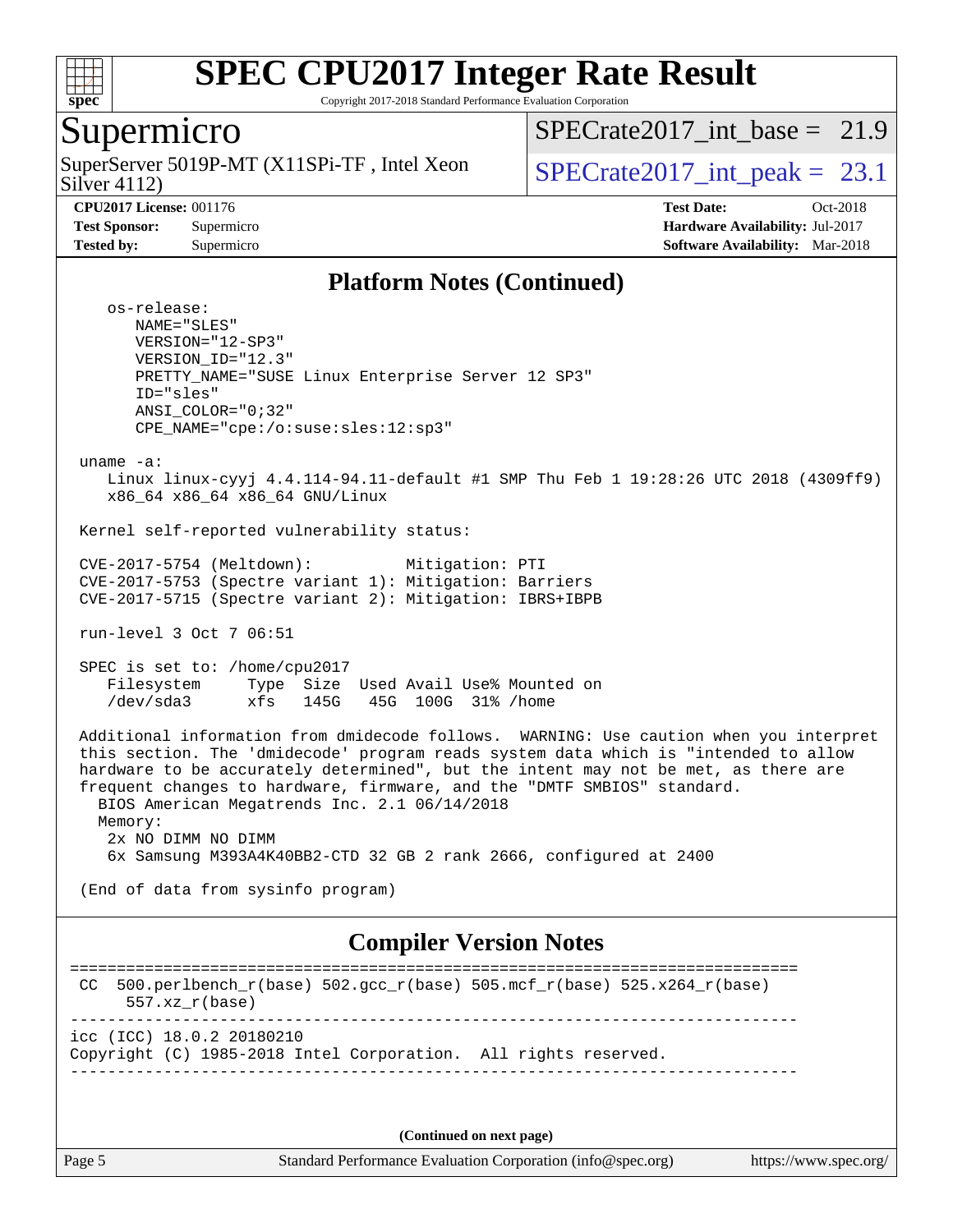

Copyright 2017-2018 Standard Performance Evaluation Corporation

### Supermicro

Silver 4112) SuperServer 5019P-MT (X11SPi-TF, Intel Xeon  $SPIECrate2017\_int\_peak = 23.1$ 

 $SPECTate2017\_int\_base = 21.9$ 

**[CPU2017 License:](http://www.spec.org/auto/cpu2017/Docs/result-fields.html#CPU2017License)** 001176 **[Test Date:](http://www.spec.org/auto/cpu2017/Docs/result-fields.html#TestDate)** Oct-2018 **[Test Sponsor:](http://www.spec.org/auto/cpu2017/Docs/result-fields.html#TestSponsor)** Supermicro **[Hardware Availability:](http://www.spec.org/auto/cpu2017/Docs/result-fields.html#HardwareAvailability)** Jul-2017 **[Tested by:](http://www.spec.org/auto/cpu2017/Docs/result-fields.html#Testedby)** Supermicro **[Software Availability:](http://www.spec.org/auto/cpu2017/Docs/result-fields.html#SoftwareAvailability)** Mar-2018

### **[Compiler Version Notes \(Continued\)](http://www.spec.org/auto/cpu2017/Docs/result-fields.html#CompilerVersionNotes)**

| $500. perlbench_r (peak) 502. gcc_r (peak) 505. mcf_r (peak) 525. x264_r (peak)$<br>CC<br>$557. xz_r (peak)$ |
|--------------------------------------------------------------------------------------------------------------|
| icc (ICC) 18.0.2 20180210<br>Copyright (C) 1985-2018 Intel Corporation. All rights reserved.                 |
|                                                                                                              |
| CXXC 520.omnetpp_r(base) 523.xalancbmk_r(base) 531.deepsjeng_r(base)<br>$541.$ leela $r(base)$               |
| icpc (ICC) 18.0.2 20180210                                                                                   |
| Copyright (C) 1985-2018 Intel Corporation. All rights reserved.                                              |
|                                                                                                              |
|                                                                                                              |
| CXXC 520.omnetpp_r(peak) 523.xalancbmk_r(peak) 531.deepsjeng_r(peak)<br>$541.$ leela_r(peak)                 |
| icpc (ICC) 18.0.2 20180210                                                                                   |
| Copyright (C) 1985-2018 Intel Corporation. All rights reserved.                                              |
|                                                                                                              |
|                                                                                                              |
| 548.exchange2_r(base)<br>FC.                                                                                 |
| ifort (IFORT) 18.0.2 20180210                                                                                |
| Copyright (C) 1985-2018 Intel Corporation. All rights reserved.                                              |
|                                                                                                              |
| $548$ . exchange $2\_r$ (peak)<br>FC.                                                                        |
| ifort (IFORT) 18.0.2 20180210                                                                                |
| Copyright (C) 1985-2018 Intel Corporation. All rights reserved.                                              |
|                                                                                                              |

## **[Base Compiler Invocation](http://www.spec.org/auto/cpu2017/Docs/result-fields.html#BaseCompilerInvocation)**

[C benchmarks](http://www.spec.org/auto/cpu2017/Docs/result-fields.html#Cbenchmarks): [icc -m64 -std=c11](http://www.spec.org/cpu2017/results/res2018q4/cpu2017-20181015-09210.flags.html#user_CCbase_intel_icc_64bit_c11_33ee0cdaae7deeeab2a9725423ba97205ce30f63b9926c2519791662299b76a0318f32ddfffdc46587804de3178b4f9328c46fa7c2b0cd779d7a61945c91cd35)

[C++ benchmarks:](http://www.spec.org/auto/cpu2017/Docs/result-fields.html#CXXbenchmarks) [icpc -m64](http://www.spec.org/cpu2017/results/res2018q4/cpu2017-20181015-09210.flags.html#user_CXXbase_intel_icpc_64bit_4ecb2543ae3f1412ef961e0650ca070fec7b7afdcd6ed48761b84423119d1bf6bdf5cad15b44d48e7256388bc77273b966e5eb805aefd121eb22e9299b2ec9d9)

**(Continued on next page)**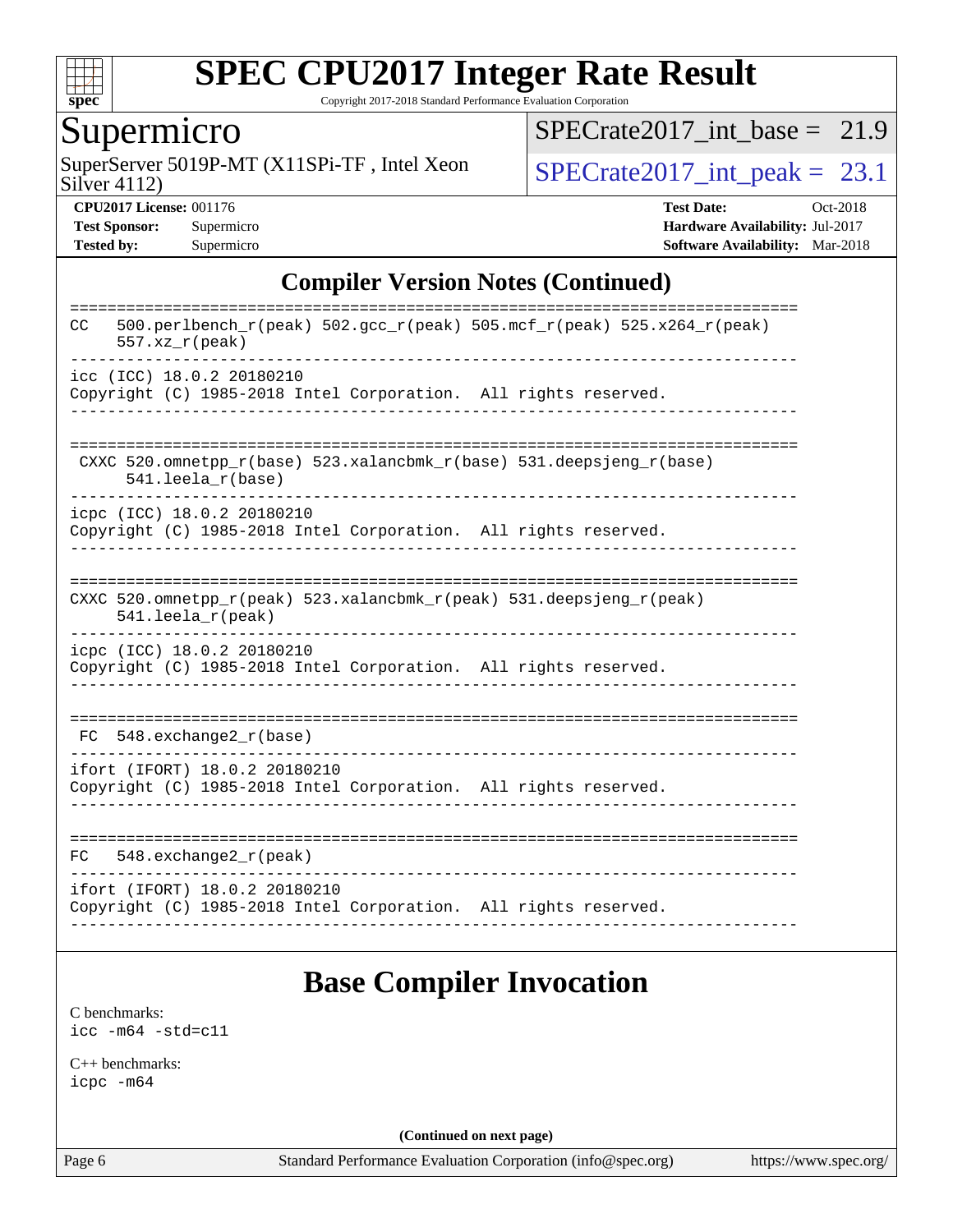

Copyright 2017-2018 Standard Performance Evaluation Corporation

### Supermicro

Silver 4112) SuperServer 5019P-MT (X11SPi-TF, Intel Xeon  $SPIETCrate2017$  int peak = 23.1

SPECrate2017 int\_base =  $21.9$ 

**[CPU2017 License:](http://www.spec.org/auto/cpu2017/Docs/result-fields.html#CPU2017License)** 001176 **[Test Date:](http://www.spec.org/auto/cpu2017/Docs/result-fields.html#TestDate)** Oct-2018 **[Test Sponsor:](http://www.spec.org/auto/cpu2017/Docs/result-fields.html#TestSponsor)** Supermicro **[Hardware Availability:](http://www.spec.org/auto/cpu2017/Docs/result-fields.html#HardwareAvailability)** Jul-2017 **[Tested by:](http://www.spec.org/auto/cpu2017/Docs/result-fields.html#Testedby)** Supermicro **[Software Availability:](http://www.spec.org/auto/cpu2017/Docs/result-fields.html#SoftwareAvailability)** Mar-2018

## **[Base Compiler Invocation \(Continued\)](http://www.spec.org/auto/cpu2017/Docs/result-fields.html#BaseCompilerInvocation)**

[Fortran benchmarks](http://www.spec.org/auto/cpu2017/Docs/result-fields.html#Fortranbenchmarks):

[ifort -m64](http://www.spec.org/cpu2017/results/res2018q4/cpu2017-20181015-09210.flags.html#user_FCbase_intel_ifort_64bit_24f2bb282fbaeffd6157abe4f878425411749daecae9a33200eee2bee2fe76f3b89351d69a8130dd5949958ce389cf37ff59a95e7a40d588e8d3a57e0c3fd751)

**[Base Portability Flags](http://www.spec.org/auto/cpu2017/Docs/result-fields.html#BasePortabilityFlags)**

 500.perlbench\_r: [-DSPEC\\_LP64](http://www.spec.org/cpu2017/results/res2018q4/cpu2017-20181015-09210.flags.html#b500.perlbench_r_basePORTABILITY_DSPEC_LP64) [-DSPEC\\_LINUX\\_X64](http://www.spec.org/cpu2017/results/res2018q4/cpu2017-20181015-09210.flags.html#b500.perlbench_r_baseCPORTABILITY_DSPEC_LINUX_X64) 502.gcc\_r: [-DSPEC\\_LP64](http://www.spec.org/cpu2017/results/res2018q4/cpu2017-20181015-09210.flags.html#suite_basePORTABILITY502_gcc_r_DSPEC_LP64) 505.mcf\_r: [-DSPEC\\_LP64](http://www.spec.org/cpu2017/results/res2018q4/cpu2017-20181015-09210.flags.html#suite_basePORTABILITY505_mcf_r_DSPEC_LP64) 520.omnetpp\_r: [-DSPEC\\_LP64](http://www.spec.org/cpu2017/results/res2018q4/cpu2017-20181015-09210.flags.html#suite_basePORTABILITY520_omnetpp_r_DSPEC_LP64) 523.xalancbmk\_r: [-DSPEC\\_LP64](http://www.spec.org/cpu2017/results/res2018q4/cpu2017-20181015-09210.flags.html#suite_basePORTABILITY523_xalancbmk_r_DSPEC_LP64) [-DSPEC\\_LINUX](http://www.spec.org/cpu2017/results/res2018q4/cpu2017-20181015-09210.flags.html#b523.xalancbmk_r_baseCXXPORTABILITY_DSPEC_LINUX) 525.x264\_r: [-DSPEC\\_LP64](http://www.spec.org/cpu2017/results/res2018q4/cpu2017-20181015-09210.flags.html#suite_basePORTABILITY525_x264_r_DSPEC_LP64) 531.deepsjeng\_r: [-DSPEC\\_LP64](http://www.spec.org/cpu2017/results/res2018q4/cpu2017-20181015-09210.flags.html#suite_basePORTABILITY531_deepsjeng_r_DSPEC_LP64) 541.leela\_r: [-DSPEC\\_LP64](http://www.spec.org/cpu2017/results/res2018q4/cpu2017-20181015-09210.flags.html#suite_basePORTABILITY541_leela_r_DSPEC_LP64) 548.exchange2\_r: [-DSPEC\\_LP64](http://www.spec.org/cpu2017/results/res2018q4/cpu2017-20181015-09210.flags.html#suite_basePORTABILITY548_exchange2_r_DSPEC_LP64) 557.xz\_r: [-DSPEC\\_LP64](http://www.spec.org/cpu2017/results/res2018q4/cpu2017-20181015-09210.flags.html#suite_basePORTABILITY557_xz_r_DSPEC_LP64)

## **[Base Optimization Flags](http://www.spec.org/auto/cpu2017/Docs/result-fields.html#BaseOptimizationFlags)**

[C benchmarks](http://www.spec.org/auto/cpu2017/Docs/result-fields.html#Cbenchmarks):

[-Wl,-z,muldefs](http://www.spec.org/cpu2017/results/res2018q4/cpu2017-20181015-09210.flags.html#user_CCbase_link_force_multiple1_b4cbdb97b34bdee9ceefcfe54f4c8ea74255f0b02a4b23e853cdb0e18eb4525ac79b5a88067c842dd0ee6996c24547a27a4b99331201badda8798ef8a743f577) [-xCORE-AVX512](http://www.spec.org/cpu2017/results/res2018q4/cpu2017-20181015-09210.flags.html#user_CCbase_f-xCORE-AVX512) [-ipo](http://www.spec.org/cpu2017/results/res2018q4/cpu2017-20181015-09210.flags.html#user_CCbase_f-ipo) [-O3](http://www.spec.org/cpu2017/results/res2018q4/cpu2017-20181015-09210.flags.html#user_CCbase_f-O3) [-no-prec-div](http://www.spec.org/cpu2017/results/res2018q4/cpu2017-20181015-09210.flags.html#user_CCbase_f-no-prec-div) [-qopt-mem-layout-trans=3](http://www.spec.org/cpu2017/results/res2018q4/cpu2017-20181015-09210.flags.html#user_CCbase_f-qopt-mem-layout-trans_de80db37974c74b1f0e20d883f0b675c88c3b01e9d123adea9b28688d64333345fb62bc4a798493513fdb68f60282f9a726aa07f478b2f7113531aecce732043) [-L/usr/local/je5.0.1-64/lib](http://www.spec.org/cpu2017/results/res2018q4/cpu2017-20181015-09210.flags.html#user_CCbase_jemalloc_link_path64_4b10a636b7bce113509b17f3bd0d6226c5fb2346b9178c2d0232c14f04ab830f976640479e5c33dc2bcbbdad86ecfb6634cbbd4418746f06f368b512fced5394) [-ljemalloc](http://www.spec.org/cpu2017/results/res2018q4/cpu2017-20181015-09210.flags.html#user_CCbase_jemalloc_link_lib_d1249b907c500fa1c0672f44f562e3d0f79738ae9e3c4a9c376d49f265a04b9c99b167ecedbf6711b3085be911c67ff61f150a17b3472be731631ba4d0471706)

[C++ benchmarks:](http://www.spec.org/auto/cpu2017/Docs/result-fields.html#CXXbenchmarks)

[-Wl,-z,muldefs](http://www.spec.org/cpu2017/results/res2018q4/cpu2017-20181015-09210.flags.html#user_CXXbase_link_force_multiple1_b4cbdb97b34bdee9ceefcfe54f4c8ea74255f0b02a4b23e853cdb0e18eb4525ac79b5a88067c842dd0ee6996c24547a27a4b99331201badda8798ef8a743f577) [-xCORE-AVX512](http://www.spec.org/cpu2017/results/res2018q4/cpu2017-20181015-09210.flags.html#user_CXXbase_f-xCORE-AVX512) [-ipo](http://www.spec.org/cpu2017/results/res2018q4/cpu2017-20181015-09210.flags.html#user_CXXbase_f-ipo) [-O3](http://www.spec.org/cpu2017/results/res2018q4/cpu2017-20181015-09210.flags.html#user_CXXbase_f-O3) [-no-prec-div](http://www.spec.org/cpu2017/results/res2018q4/cpu2017-20181015-09210.flags.html#user_CXXbase_f-no-prec-div) [-qopt-mem-layout-trans=3](http://www.spec.org/cpu2017/results/res2018q4/cpu2017-20181015-09210.flags.html#user_CXXbase_f-qopt-mem-layout-trans_de80db37974c74b1f0e20d883f0b675c88c3b01e9d123adea9b28688d64333345fb62bc4a798493513fdb68f60282f9a726aa07f478b2f7113531aecce732043) [-L/usr/local/je5.0.1-64/lib](http://www.spec.org/cpu2017/results/res2018q4/cpu2017-20181015-09210.flags.html#user_CXXbase_jemalloc_link_path64_4b10a636b7bce113509b17f3bd0d6226c5fb2346b9178c2d0232c14f04ab830f976640479e5c33dc2bcbbdad86ecfb6634cbbd4418746f06f368b512fced5394) [-ljemalloc](http://www.spec.org/cpu2017/results/res2018q4/cpu2017-20181015-09210.flags.html#user_CXXbase_jemalloc_link_lib_d1249b907c500fa1c0672f44f562e3d0f79738ae9e3c4a9c376d49f265a04b9c99b167ecedbf6711b3085be911c67ff61f150a17b3472be731631ba4d0471706)

[Fortran benchmarks](http://www.spec.org/auto/cpu2017/Docs/result-fields.html#Fortranbenchmarks):

[-Wl,-z,muldefs](http://www.spec.org/cpu2017/results/res2018q4/cpu2017-20181015-09210.flags.html#user_FCbase_link_force_multiple1_b4cbdb97b34bdee9ceefcfe54f4c8ea74255f0b02a4b23e853cdb0e18eb4525ac79b5a88067c842dd0ee6996c24547a27a4b99331201badda8798ef8a743f577) [-xCORE-AVX512](http://www.spec.org/cpu2017/results/res2018q4/cpu2017-20181015-09210.flags.html#user_FCbase_f-xCORE-AVX512) [-ipo](http://www.spec.org/cpu2017/results/res2018q4/cpu2017-20181015-09210.flags.html#user_FCbase_f-ipo) [-O3](http://www.spec.org/cpu2017/results/res2018q4/cpu2017-20181015-09210.flags.html#user_FCbase_f-O3) [-no-prec-div](http://www.spec.org/cpu2017/results/res2018q4/cpu2017-20181015-09210.flags.html#user_FCbase_f-no-prec-div) [-qopt-mem-layout-trans=3](http://www.spec.org/cpu2017/results/res2018q4/cpu2017-20181015-09210.flags.html#user_FCbase_f-qopt-mem-layout-trans_de80db37974c74b1f0e20d883f0b675c88c3b01e9d123adea9b28688d64333345fb62bc4a798493513fdb68f60282f9a726aa07f478b2f7113531aecce732043) [-nostandard-realloc-lhs](http://www.spec.org/cpu2017/results/res2018q4/cpu2017-20181015-09210.flags.html#user_FCbase_f_2003_std_realloc_82b4557e90729c0f113870c07e44d33d6f5a304b4f63d4c15d2d0f1fab99f5daaed73bdb9275d9ae411527f28b936061aa8b9c8f2d63842963b95c9dd6426b8a) [-L/usr/local/je5.0.1-64/lib](http://www.spec.org/cpu2017/results/res2018q4/cpu2017-20181015-09210.flags.html#user_FCbase_jemalloc_link_path64_4b10a636b7bce113509b17f3bd0d6226c5fb2346b9178c2d0232c14f04ab830f976640479e5c33dc2bcbbdad86ecfb6634cbbd4418746f06f368b512fced5394) [-ljemalloc](http://www.spec.org/cpu2017/results/res2018q4/cpu2017-20181015-09210.flags.html#user_FCbase_jemalloc_link_lib_d1249b907c500fa1c0672f44f562e3d0f79738ae9e3c4a9c376d49f265a04b9c99b167ecedbf6711b3085be911c67ff61f150a17b3472be731631ba4d0471706)

# **[Peak Compiler Invocation](http://www.spec.org/auto/cpu2017/Docs/result-fields.html#PeakCompilerInvocation)**

[C benchmarks \(except as noted below\)](http://www.spec.org/auto/cpu2017/Docs/result-fields.html#Cbenchmarksexceptasnotedbelow): [icc -m64 -std=c11](http://www.spec.org/cpu2017/results/res2018q4/cpu2017-20181015-09210.flags.html#user_CCpeak_intel_icc_64bit_c11_33ee0cdaae7deeeab2a9725423ba97205ce30f63b9926c2519791662299b76a0318f32ddfffdc46587804de3178b4f9328c46fa7c2b0cd779d7a61945c91cd35)

502.gcc\_r: [icc -m32 -std=c11 -L/home/prasadj/specdev/IC18u2\\_Internal/lin\\_18\\_0\\_20180210/compiler/lib/ia32\\_lin](http://www.spec.org/cpu2017/results/res2018q4/cpu2017-20181015-09210.flags.html#user_peakCCLD502_gcc_r_intel_icc_a481ac844e7127046fad14d498c730a1848fa901fbbb2c3dfdd5e9fbbac777c8009953946d55d8b6afe8ed0da70dd2b4f8dedbdf7ab1ee211ba70d24a5d89f85)

[C++ benchmarks \(except as noted below\):](http://www.spec.org/auto/cpu2017/Docs/result-fields.html#CXXbenchmarksexceptasnotedbelow) [icpc -m64](http://www.spec.org/cpu2017/results/res2018q4/cpu2017-20181015-09210.flags.html#user_CXXpeak_intel_icpc_64bit_4ecb2543ae3f1412ef961e0650ca070fec7b7afdcd6ed48761b84423119d1bf6bdf5cad15b44d48e7256388bc77273b966e5eb805aefd121eb22e9299b2ec9d9)

**(Continued on next page)**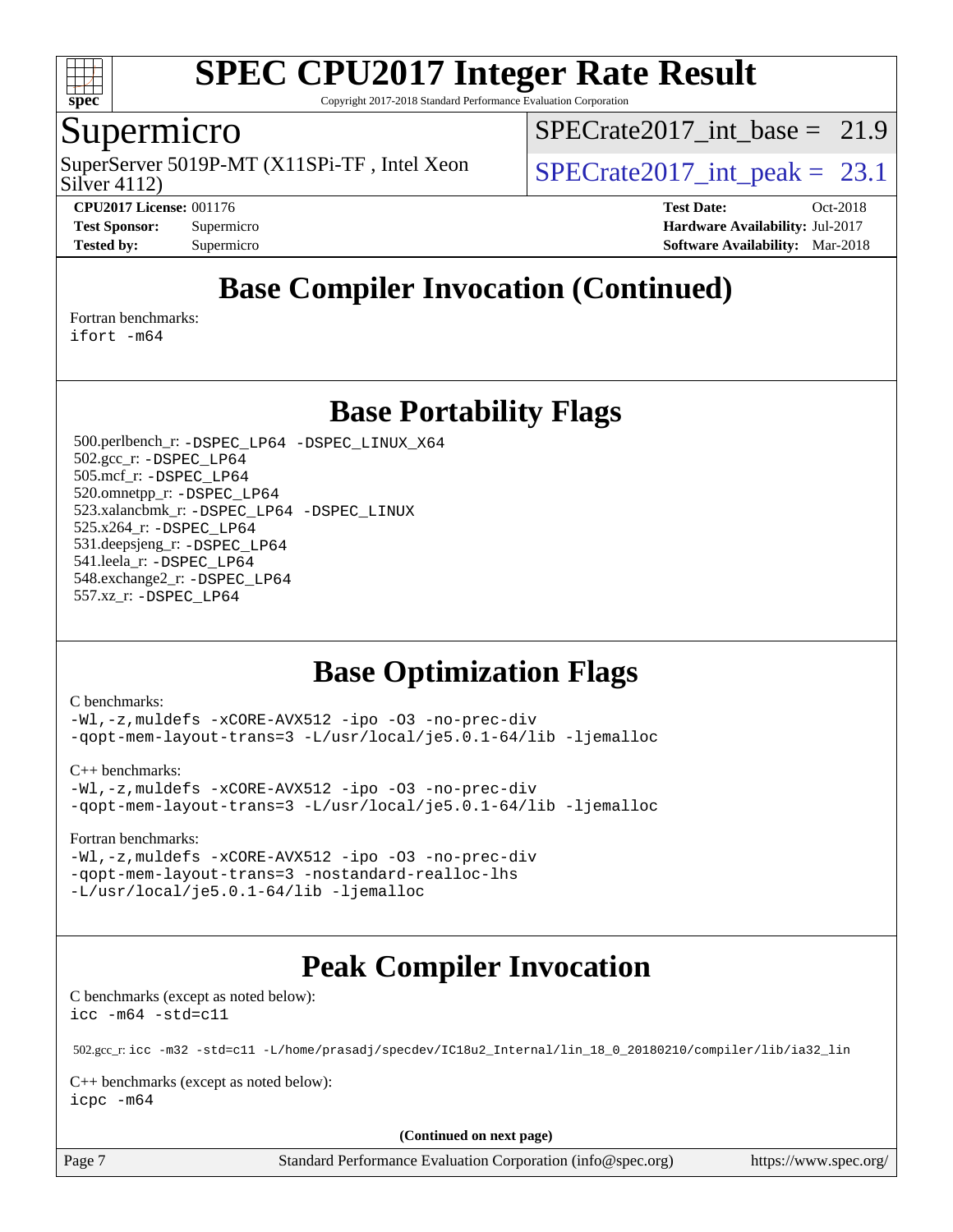

Copyright 2017-2018 Standard Performance Evaluation Corporation

### Supermicro

Silver 4112) SuperServer 5019P-MT (X11SPi-TF, Intel Xeon  $SPIETCrate2017$  int peak = 23.1

SPECrate2017 int\_base =  $21.9$ 

**[CPU2017 License:](http://www.spec.org/auto/cpu2017/Docs/result-fields.html#CPU2017License)** 001176 **[Test Date:](http://www.spec.org/auto/cpu2017/Docs/result-fields.html#TestDate)** Oct-2018 **[Test Sponsor:](http://www.spec.org/auto/cpu2017/Docs/result-fields.html#TestSponsor)** Supermicro **[Hardware Availability:](http://www.spec.org/auto/cpu2017/Docs/result-fields.html#HardwareAvailability)** Jul-2017 **[Tested by:](http://www.spec.org/auto/cpu2017/Docs/result-fields.html#Testedby)** Supermicro **[Software Availability:](http://www.spec.org/auto/cpu2017/Docs/result-fields.html#SoftwareAvailability)** Mar-2018

# **[Peak Compiler Invocation \(Continued\)](http://www.spec.org/auto/cpu2017/Docs/result-fields.html#PeakCompilerInvocation)**

523.xalancbmk\_r: [icpc -m32 -L/home/prasadj/specdev/IC18u2\\_Internal/lin\\_18\\_0\\_20180210/compiler/lib/ia32\\_lin](http://www.spec.org/cpu2017/results/res2018q4/cpu2017-20181015-09210.flags.html#user_peakCXXLD523_xalancbmk_r_intel_icpc_c6d030cd79af6ea7d6fb64c57e8fe7ae8fe0b96fc5a3b3f4a10e3273b3d7fa9decd8263f6330cef23f751cb093a69fae84a2bf4c243500a8eed069248128076f)

[Fortran benchmarks](http://www.spec.org/auto/cpu2017/Docs/result-fields.html#Fortranbenchmarks): [ifort -m64](http://www.spec.org/cpu2017/results/res2018q4/cpu2017-20181015-09210.flags.html#user_FCpeak_intel_ifort_64bit_24f2bb282fbaeffd6157abe4f878425411749daecae9a33200eee2bee2fe76f3b89351d69a8130dd5949958ce389cf37ff59a95e7a40d588e8d3a57e0c3fd751)

## **[Peak Portability Flags](http://www.spec.org/auto/cpu2017/Docs/result-fields.html#PeakPortabilityFlags)**

 500.perlbench\_r: [-DSPEC\\_LP64](http://www.spec.org/cpu2017/results/res2018q4/cpu2017-20181015-09210.flags.html#b500.perlbench_r_peakPORTABILITY_DSPEC_LP64) [-DSPEC\\_LINUX\\_X64](http://www.spec.org/cpu2017/results/res2018q4/cpu2017-20181015-09210.flags.html#b500.perlbench_r_peakCPORTABILITY_DSPEC_LINUX_X64) 502.gcc\_r: [-D\\_FILE\\_OFFSET\\_BITS=64](http://www.spec.org/cpu2017/results/res2018q4/cpu2017-20181015-09210.flags.html#user_peakPORTABILITY502_gcc_r_file_offset_bits_64_5ae949a99b284ddf4e95728d47cb0843d81b2eb0e18bdfe74bbf0f61d0b064f4bda2f10ea5eb90e1dcab0e84dbc592acfc5018bc955c18609f94ddb8d550002c) 505.mcf\_r: [-DSPEC\\_LP64](http://www.spec.org/cpu2017/results/res2018q4/cpu2017-20181015-09210.flags.html#suite_peakPORTABILITY505_mcf_r_DSPEC_LP64) 520.omnetpp\_r: [-DSPEC\\_LP64](http://www.spec.org/cpu2017/results/res2018q4/cpu2017-20181015-09210.flags.html#suite_peakPORTABILITY520_omnetpp_r_DSPEC_LP64) 523.xalancbmk\_r: [-D\\_FILE\\_OFFSET\\_BITS=64](http://www.spec.org/cpu2017/results/res2018q4/cpu2017-20181015-09210.flags.html#user_peakPORTABILITY523_xalancbmk_r_file_offset_bits_64_5ae949a99b284ddf4e95728d47cb0843d81b2eb0e18bdfe74bbf0f61d0b064f4bda2f10ea5eb90e1dcab0e84dbc592acfc5018bc955c18609f94ddb8d550002c) [-DSPEC\\_LINUX](http://www.spec.org/cpu2017/results/res2018q4/cpu2017-20181015-09210.flags.html#b523.xalancbmk_r_peakCXXPORTABILITY_DSPEC_LINUX) 525.x264\_r: [-DSPEC\\_LP64](http://www.spec.org/cpu2017/results/res2018q4/cpu2017-20181015-09210.flags.html#suite_peakPORTABILITY525_x264_r_DSPEC_LP64) 531.deepsjeng\_r: [-DSPEC\\_LP64](http://www.spec.org/cpu2017/results/res2018q4/cpu2017-20181015-09210.flags.html#suite_peakPORTABILITY531_deepsjeng_r_DSPEC_LP64) 541.leela\_r: [-DSPEC\\_LP64](http://www.spec.org/cpu2017/results/res2018q4/cpu2017-20181015-09210.flags.html#suite_peakPORTABILITY541_leela_r_DSPEC_LP64) 548.exchange2\_r: [-DSPEC\\_LP64](http://www.spec.org/cpu2017/results/res2018q4/cpu2017-20181015-09210.flags.html#suite_peakPORTABILITY548_exchange2_r_DSPEC_LP64) 557.xz\_r: [-DSPEC\\_LP64](http://www.spec.org/cpu2017/results/res2018q4/cpu2017-20181015-09210.flags.html#suite_peakPORTABILITY557_xz_r_DSPEC_LP64)

## **[Peak Optimization Flags](http://www.spec.org/auto/cpu2017/Docs/result-fields.html#PeakOptimizationFlags)**

[C benchmarks](http://www.spec.org/auto/cpu2017/Docs/result-fields.html#Cbenchmarks):

```
 500.perlbench_r: -Wl,-z,muldefs -prof-gen(pass 1) -prof-use(pass 2) -ipo
-xCORE-AVX512 -O3 -no-prec-div -qopt-mem-layout-trans=3
-fno-strict-overflow -L/usr/local/je5.0.1-64/lib
-ljemalloc
 502.gcc_r: -Wl,-z,muldefs -prof-gen(pass 1) -prof-use(pass 2) -ipo
-xCORE-AVX512 -O3 -no-prec-div -qopt-mem-layout-trans=3
-L/usr/local/je5.0.1-32/lib -ljemalloc
 505.mcf_r: basepeak = yes
 525.x264_r: -Wl,-z,muldefs -prof-gen(pass 1) -prof-use(pass 2) -ipo
-xCORE-AVX512 -O3 -no-prec-div -qopt-mem-layout-trans=3
-fno-alias -L/usr/local/je5.0.1-64/lib -ljemalloc
 557.xz_r: basepeak = yes
```
**(Continued on next page)**